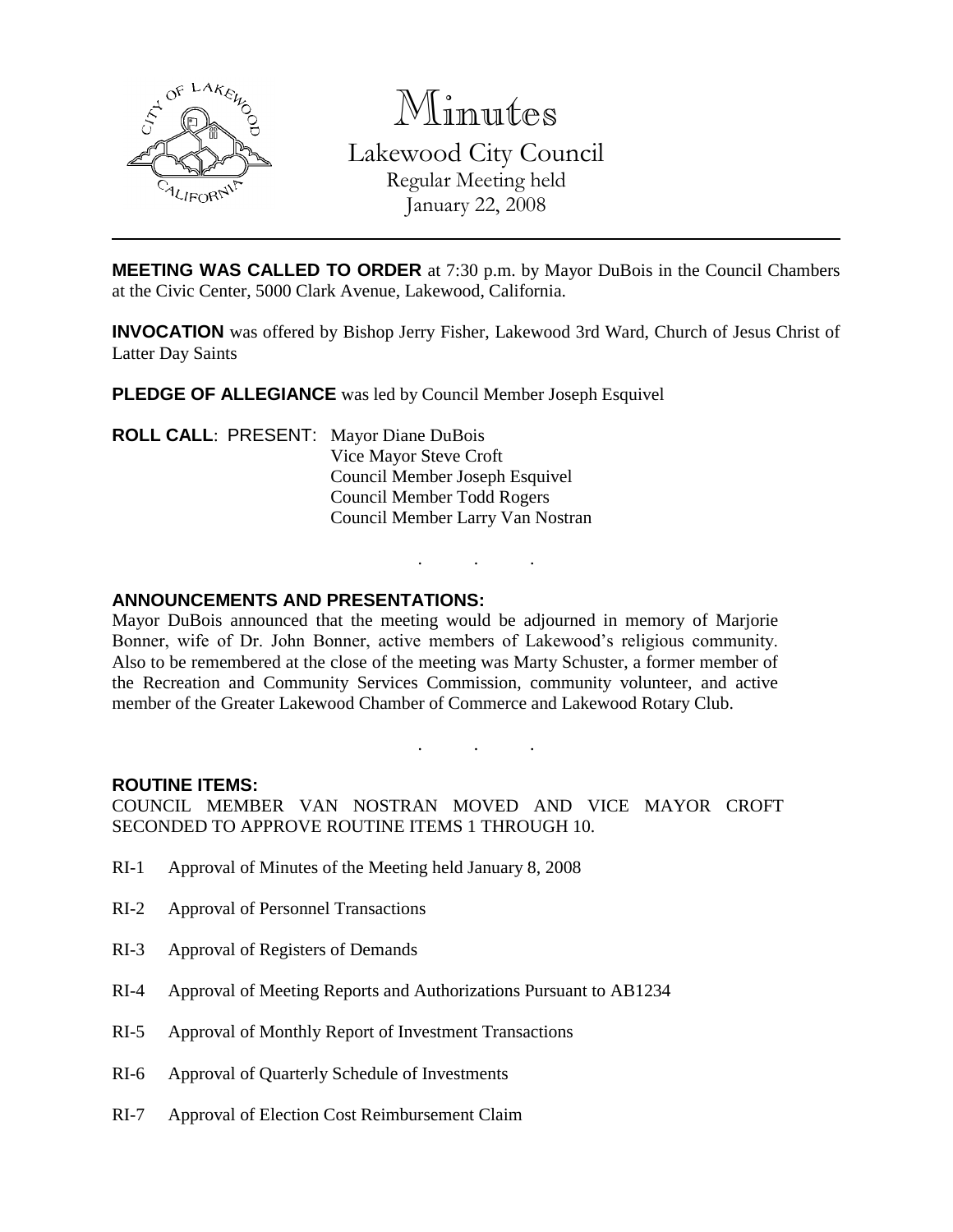City Council Minutes January 22, 2008 Page 2

### **ROUTINE ITEMS:** Continued

- RI-8 Approval of Amendment to Architectural Agreement for Bloomfield Park Renovation Project
- RI-9 Approval of Encroachment Permit for 20627 Longworth Avenue
- RI-10 Approval of Purchase of Live Scan Equipment

UPON ROLL CALL VOTE, THE MOTION WAS APPROVED:

AYES: COUNCIL MEMBERS: Van Nostran, Esquivel, Croft, Rogers and DuBois NAYS: COUNCIL MEMBERS: None

#### **3.1 • ANNUAL REVIEW OF CITY INVESTMENT POLICY**

Administrative Services Director Diane Perkin gave a brief presentation based on the memo in the agenda and stated the City's Investment Policy, annually reviewed and approved by the City Council, had been updated to conform with current guidelines of the Government Finance Officers Association. She noted that as in years past, the City's investment objectives would continued to be safety, liquidity and yield. It was the recommendation of staff that the City Council approve the amended Investment Policy.

. . .

Council Member Van Nostran inquired if the policy could include an annual review for the investment advisor. Ms. Perkin responded by stating that such a provision could be added.

In response to a question from Council Member Rogers, Ms. Perkin stated that as the staff contact, she would review the performance of the advisor based on their responsiveness to the City's needs and objectives and make a recommendation to the City Council.

COUNCIL MEMBER VAN NOSTRAN MOVED AND COUNCIL MEMBER ESQUIVEL SECONDED TO APPROVE THE POLICY PROVISIONALLY AND REVIEW THE PROPOSED ADDITION NEXT MONTH. UPON ROLL CALL VOTE, THE MOTION WAS APPROVED:

AYES: COUNCIL MEMBERS: Van Nostran, Esquivel, Croft, Rogers and DuBois NAYS: COUNCIL MEMBERS: None

## **3.2 • REPORT AND RECOMMENDATION OF THE CITY-WIDE STREET SWEEPING AD HOC COMMITTEE**

. . .

Public Works Director Lisa Rapp displayed slides and made a presentation based on the memo in the agenda. She provided background for the posting of streets for 'No Parking' on street sweeping days and showed a brief video depicting a typical sweeper operation. She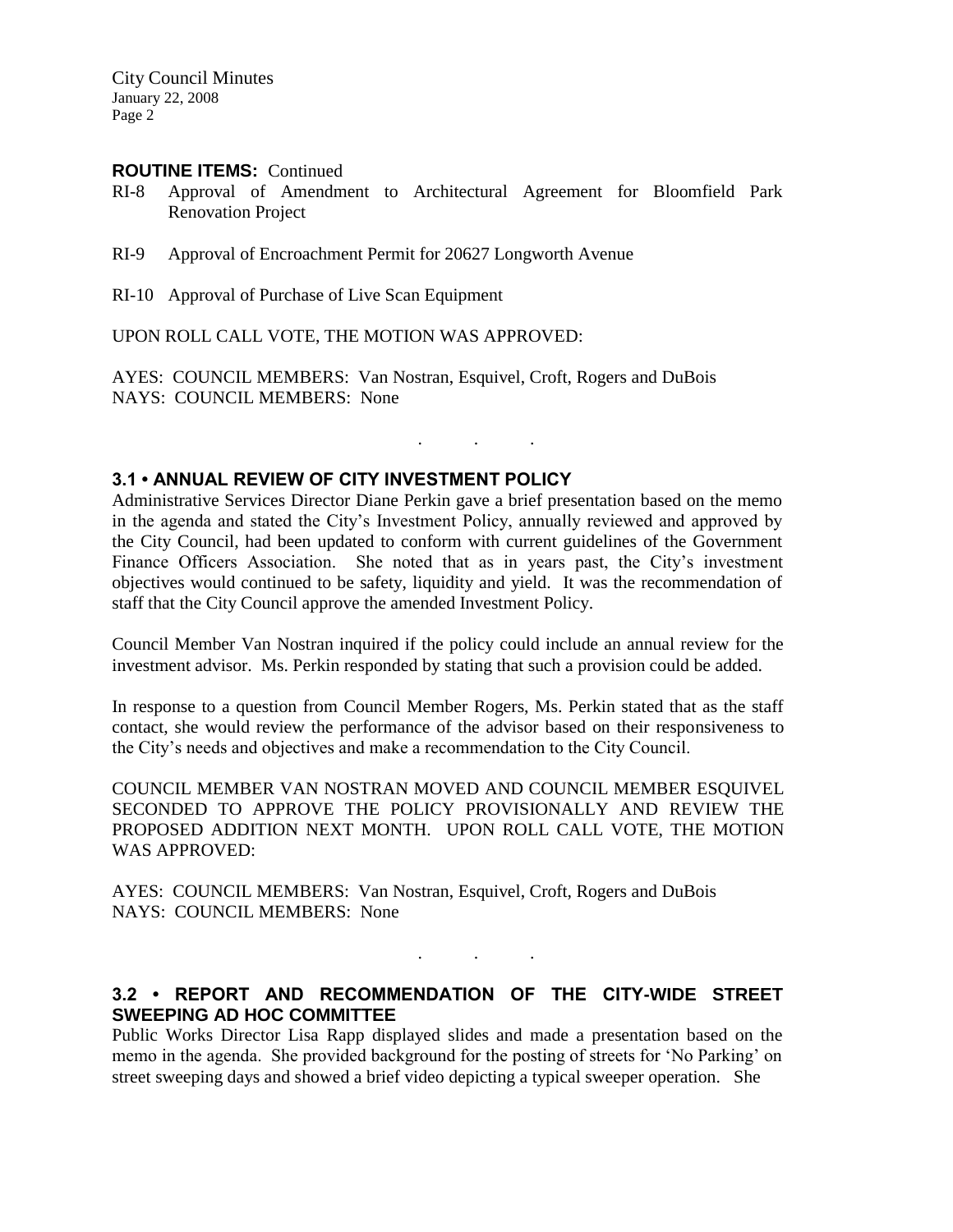City Council Minutes January 22, 2008 Page 3

# **3.2 • CITY-WIDE STREET SWEEPING** - Continued

noted that a major component of the City's street sweeping program was to time sweeping to occur the day after trash collection. In August of 2006, the City Council had directed the development of a program for city-wide posting on street sweeping days and an ad hoc committee had been formed to review alternatives and impacts and make a recommendation for City Council consideration. She noted that the main objectives expressed by the ad hoc committee were to enhance the effectiveness of street sweeping operations to reduce debris in the street that detract from the appearance of neighborhoods and to prevent debris from reaching the storm drain system and local ocean waters. She reviewed the options considered by the ad hoc committee regarding posting practices, implementation phasing, posting formats, warning period, enforcement policies, and the public information campaign. She presented a timetable for implementation in two phases. She noted that enforcement was not intended to punish, but through informational campaigns, the goal was to gain compliance and get vehicles off of the streets on sweeper days so the sweepers could do a better job. She advised that in the pilot project area, the complaints received had been proportionately less than before implementation, with a very high compliance level by residents.

Assistant to the City Manager Don Waldie made a brief presentation on the components of the proposed public education campaign, noting that during a recent public opinion survey, 72 percent of residents polled had responded positively to the street sweeping program.

Ms. Rapp concluded by advising that Phase II was slated to begin at the end of the month, with the public information campaign and that actual enforcement would begin at the end of March. The kickoff for Phase III would begin at the end of April. It was the recommendation of the ad hoc committee that the City Council approve implementation of Phase II and III as presented, adopt the proposed resolution to authorize the posting for street sweeping on a citywide basis, and appropriate \$150,000 for the signs, posting and public education campaign.

## RESOLUTION NO. 2008-1; A RESOLUTION OF THE CITY COUNCIL OF THE CITY OF LAKEWOOD PROHIBITING THE PARKING OR STANDING OF VEHICLES EACH WEEK FOR STREET SWEEPING PURPOSES

Council Member Esquivel posed questions about the notification process when sweeper days were altered by holidays. Ms. Rapp responded by stating that only a few major holidays impacted the sweeper schedules. Mr. Waldie noted that the local newspaper carried the information, as well as the City's weekly e-newsletter and website.

Council Member Rogers commended the ad hoc committee for the volume of work they completed to bring the program together. He stated that while he had long been an advocate of citywide posting for sweeper days, he had concerns about the impacts on neighborhoods with limited parking. He inquired about options such as sweeping opposite sides of a street on different days or times. Ms. Rapp responded by stating that they had found a few cities with such policies, but they were much more expensive to implement and more expensive for the sweeper. She noted that a morning-afternoon plan usually proved to be a hardship for working residents not home to move their vehicles. Council Member Rogers concluded by stating it was essential that staff be responsive to residents, sensitive to impacts and remain flexible to make adjustments where needed.